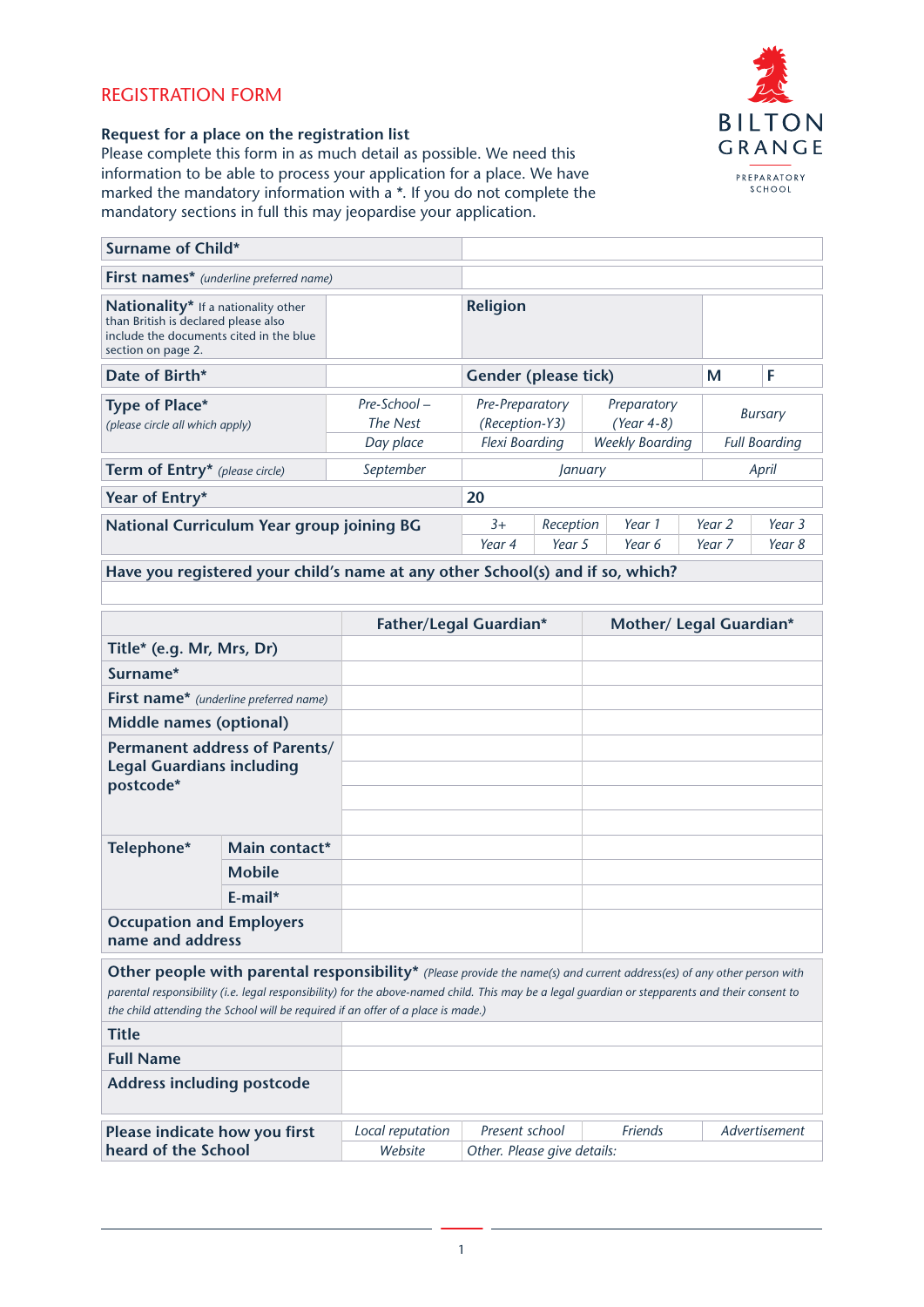| <b>Connections with the School</b> (Please mention here the names of any other members of the family attending the School or |                                                                                                                                                                                                           |  |  |  |  |
|------------------------------------------------------------------------------------------------------------------------------|-----------------------------------------------------------------------------------------------------------------------------------------------------------------------------------------------------------|--|--|--|--|
| registered for entry; or any other connection with the School.)                                                              |                                                                                                                                                                                                           |  |  |  |  |
|                                                                                                                              |                                                                                                                                                                                                           |  |  |  |  |
|                                                                                                                              |                                                                                                                                                                                                           |  |  |  |  |
| Name and address of school*                                                                                                  | Please state the name and address of the present school or nursery (with dates of attendance)*                                                                                                            |  |  |  |  |
|                                                                                                                              |                                                                                                                                                                                                           |  |  |  |  |
| Dates of attendance*                                                                                                         |                                                                                                                                                                                                           |  |  |  |  |
| Name of Head*                                                                                                                |                                                                                                                                                                                                           |  |  |  |  |
|                                                                                                                              | Please outline any of your child's artistic, dramatic, musical, or sporting skills or hobbies they                                                                                                        |  |  |  |  |
| enjoy. (if applicable)                                                                                                       |                                                                                                                                                                                                           |  |  |  |  |
|                                                                                                                              |                                                                                                                                                                                                           |  |  |  |  |
|                                                                                                                              |                                                                                                                                                                                                           |  |  |  |  |
|                                                                                                                              |                                                                                                                                                                                                           |  |  |  |  |
|                                                                                                                              |                                                                                                                                                                                                           |  |  |  |  |
|                                                                                                                              | Please confirm whether your child will require sponsorship from the School to obtain a visa to                                                                                                            |  |  |  |  |
| study in the United Kingdom at this School (if applicable)*                                                                  |                                                                                                                                                                                                           |  |  |  |  |
| Yes                                                                                                                          | N <sub>0</sub>                                                                                                                                                                                            |  |  |  |  |
|                                                                                                                              | If another valid immigration category applies to your child, please provide full details below                                                                                                            |  |  |  |  |
|                                                                                                                              |                                                                                                                                                                                                           |  |  |  |  |
|                                                                                                                              |                                                                                                                                                                                                           |  |  |  |  |
|                                                                                                                              |                                                                                                                                                                                                           |  |  |  |  |
| Name, address, email, and                                                                                                    |                                                                                                                                                                                                           |  |  |  |  |
| phone number of Agency                                                                                                       |                                                                                                                                                                                                           |  |  |  |  |
| <b>used</b> (if applicable)                                                                                                  |                                                                                                                                                                                                           |  |  |  |  |
|                                                                                                                              |                                                                                                                                                                                                           |  |  |  |  |
|                                                                                                                              | If your child has or will have a time restricted or temporary visa in any other immigration category                                                                                                      |  |  |  |  |
|                                                                                                                              | (for example, as a dependent) please provide a copy of this when returning this form. Please note                                                                                                         |  |  |  |  |
|                                                                                                                              | that we will be unable to process your registration until such copy documentation is provided.                                                                                                            |  |  |  |  |
|                                                                                                                              |                                                                                                                                                                                                           |  |  |  |  |
| Please note that we reserve the right to:                                                                                    |                                                                                                                                                                                                           |  |  |  |  |
| a) request further information and sight of documentation in support of your declarations regarding<br>immigration; and      |                                                                                                                                                                                                           |  |  |  |  |
| b) to share information with UK Visas and Immigration (UKVI) and the Home Office for the purposes                            |                                                                                                                                                                                                           |  |  |  |  |
|                                                                                                                              | of compliance with our responsibilities as a licenced sponsor.                                                                                                                                            |  |  |  |  |
|                                                                                                                              |                                                                                                                                                                                                           |  |  |  |  |
|                                                                                                                              | The School may be required to notify and / or supply information relating to your (i.e. the parents)<br>and / or your child's right to enter, reside and / or study in the United Kingdom to UKVI and the |  |  |  |  |
|                                                                                                                              | Home Office (and to do so whether we sponsor your child or not).                                                                                                                                          |  |  |  |  |
|                                                                                                                              |                                                                                                                                                                                                           |  |  |  |  |
|                                                                                                                              | Confidential Information Form for Special Educational Needs, Learning Support, Medical                                                                                                                    |  |  |  |  |
| <b>Conditions and Disabilities*</b>                                                                                          |                                                                                                                                                                                                           |  |  |  |  |
|                                                                                                                              |                                                                                                                                                                                                           |  |  |  |  |
|                                                                                                                              | All information received in this form will be treated in confidence.                                                                                                                                      |  |  |  |  |
|                                                                                                                              |                                                                                                                                                                                                           |  |  |  |  |
| Child's full name                                                                                                            |                                                                                                                                                                                                           |  |  |  |  |
| Name of parent / legal guardian (1)                                                                                          |                                                                                                                                                                                                           |  |  |  |  |
| Name of parent / legal guardian (2)                                                                                          |                                                                                                                                                                                                           |  |  |  |  |
|                                                                                                                              |                                                                                                                                                                                                           |  |  |  |  |
|                                                                                                                              | Please disclose any medical condition, health problem or allergy affecting your child.                                                                                                                    |  |  |  |  |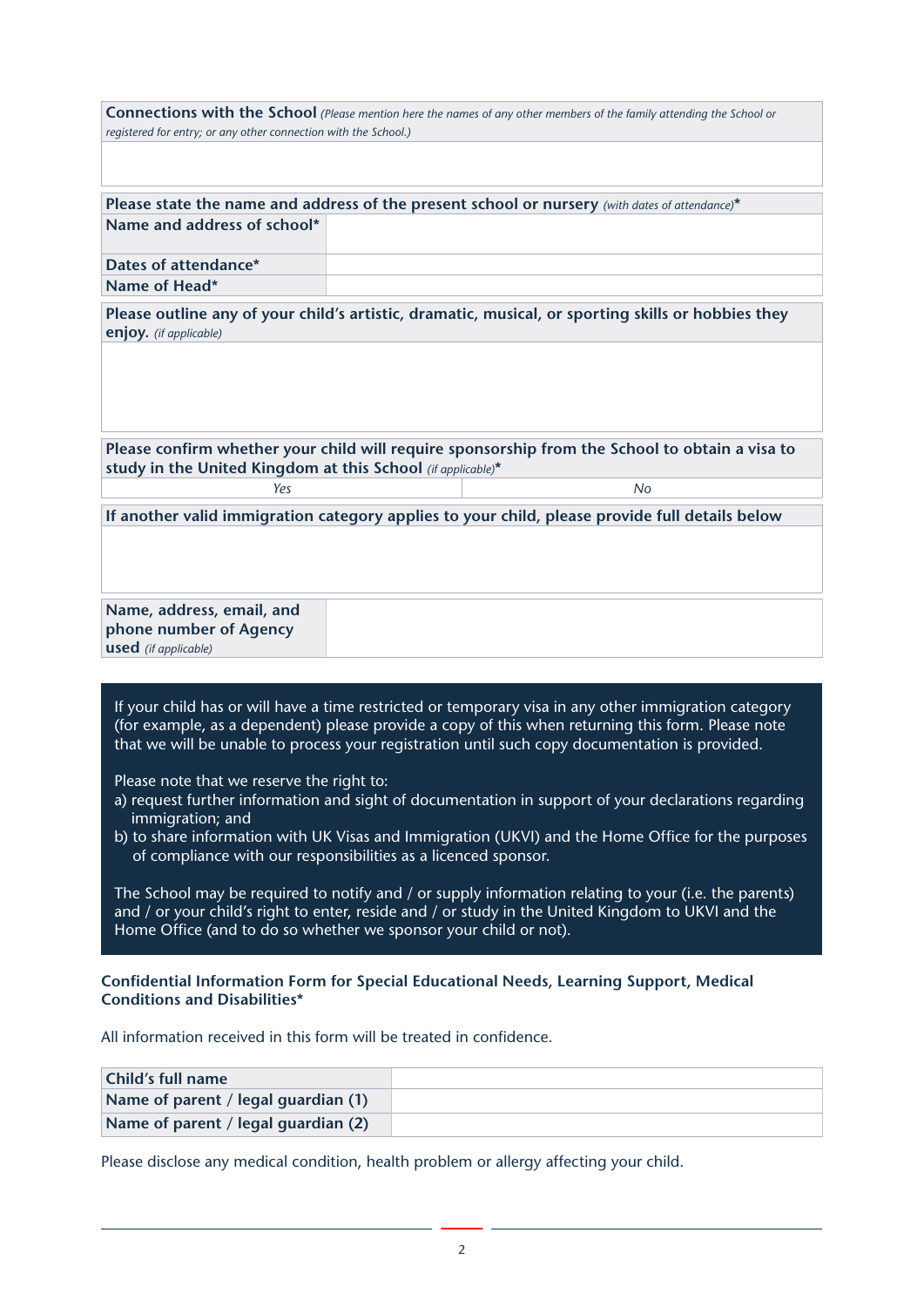## **Has your child ever received a specialist assessment (e.g. Educational Psychologist's Assessment / Report) or any additional learning support in their current setting?**

*(Please circle and provide details in the box below)*

If applicable to your child, it will also help us plan for their arrival, if you can let us know of any: -

- learning difficulty.
- special educational need.
- disability; or
- behavioural, emotional, and / or social difficulty.

The information provided in this form will enable the School to consider any adjustments that it may need to make to assist your child to partake in the School's admissions procedure or when s/he enters the School.

Please provide us with as much detail as possible in the space below. Where possible, please provide any relevant documentation such as medical reports, assessments etc.

Prior to the commencement of the admissions process, we will contact you about any special arrangements your child may require.

The information requested on this form is needed because the School has contractual and statutory duties towards your child.

It is your responsibility to let us know if any of the information you have provided changes prior to your child starting at Bilton Grange.

## **Please complete the declaration overleaf**

#### **Notes**

Early registration is recommended. Offers of places are subject to availability and the admission requirements of the School at the time offers are made. A copy of the School's *Terms and Conditions* will be supplied on request.

#### **How we will use the information provided in this form**

This information will be used by the School during the admissions process to manage and assess your application and your child's suitability for a place at the School.

For example:

- a) we may contact your child's current or previous school to ask for a reference.
- b) we may ask for information about other schools to which you are applying because they may hold their entrance exam on the same day as ours.
- c) we may contact other people with parental responsibility to check that they consent to your child joining the School.
- d) the Confidential Information Form will be used to ensure that we have made any reasonable adjustments/ suitable arrangements for your child when they visit the School or during any entrance assessments; and
- e) we may share your information with credit reference agencies.
- f) If you are applying for a bursary, we will share your details with Bursary Administration Limited.
- g) We may also need to share information with UKVI as explained above.